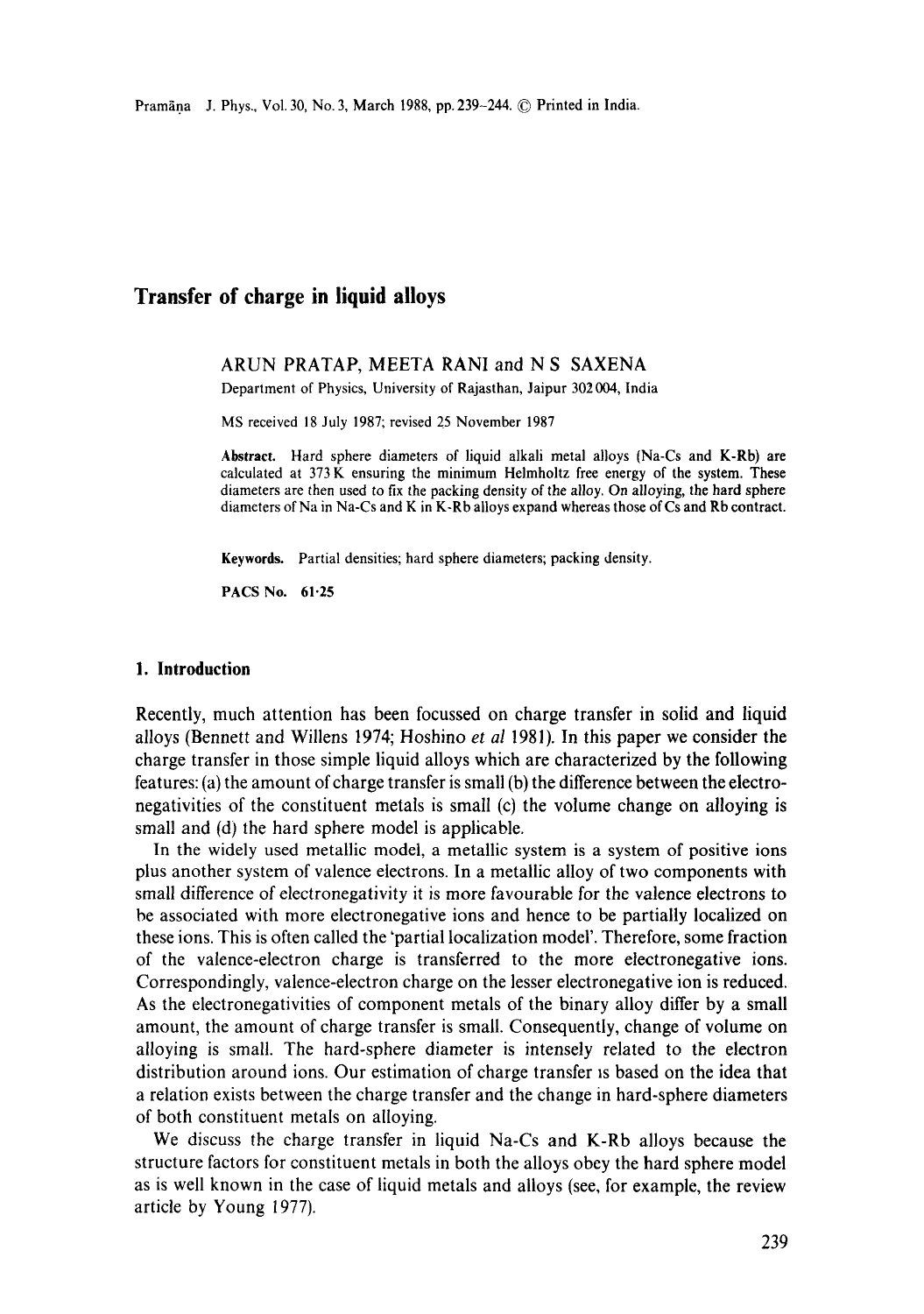# **2. Formulation**

Charge transfer from an ion B to an ion A in an  $A - B$  alloy distributes itself around the ion  $A$ , which results in decrease in hard sphere diameter of  $B$  ion and the increase in that of the A-ion, It may be qualitatively a good idea to assume that the charge transferred to an ion is distributed homogeneously. Then, we have the following relation in the case of a small charge transfer (Tamaki 1987)

$$
4\pi (D_A/2)^2 \Delta D_A = \Delta Z_A (4/3\pi r_A^3),\tag{1}
$$

or

$$
\Delta D_A / D_A = 4/3 (r_A^3 / D_A^3) \Delta Z_A. \tag{2}
$$

Similarly

$$
\Delta D_B/D_B = 4/3 (r_B^3/D_B^3) \Delta Z_B,\tag{3}
$$

where  $r_A$  and  $r_B$  are the Wigner-Seitz radii and  $\Delta Z_A$  and  $\Delta Z_B$  are the amounts of charges transferred to A and transferred from B respectively.  $\Delta D_A$  and  $\Delta D_B$  are the variations of the hard sphere diameters of  $A$  and  $B$  respectively.

Following the optimization of the Helmholtz free energy  $F$ , on alloying as obtained by Singh and Singh (1985), the total volume of the alloy is written as

$$
V = x_A \cdot V_A + x_B \cdot V_B,\tag{4}
$$

where  $x_A$  and  $x_B$  are the concentration fractions of constituents A and B. Then the atomic volume of the alloy is given as

$$
\Omega = V/N,\tag{5}
$$

where  $N$  is the Avogadro's number. Concentrations of the individual constituents in the alloy are given as (Gallego and Alonso 1984)

$$
C_A = x_A \cdot V_A / V, \tag{6a}
$$

and

$$
C_B = x_B \cdot V_B / V,\tag{6b}
$$

where  $C_A + C_B = 1$  and  $V_A$  and  $V_B$  are the volumes of  $x_A$  and  $x_B$  fractions of the constituents respectively. The packing fraction of the alloy is given (Singh and Singh 1985) in terms of the partial densities and hard sphere diameters of the individual constituents of the alloys as

$$
\eta = \pi / 6(N_A D_A^3 + N_B D_B^3),\tag{7}
$$

where

$$
N_A = C_A/\Omega \tag{8a}
$$

and

$$
N_B = C_B/\Omega \tag{8b}
$$

are the partial densities and  $D_A$  and  $D_B$  are the hard sphere diameters.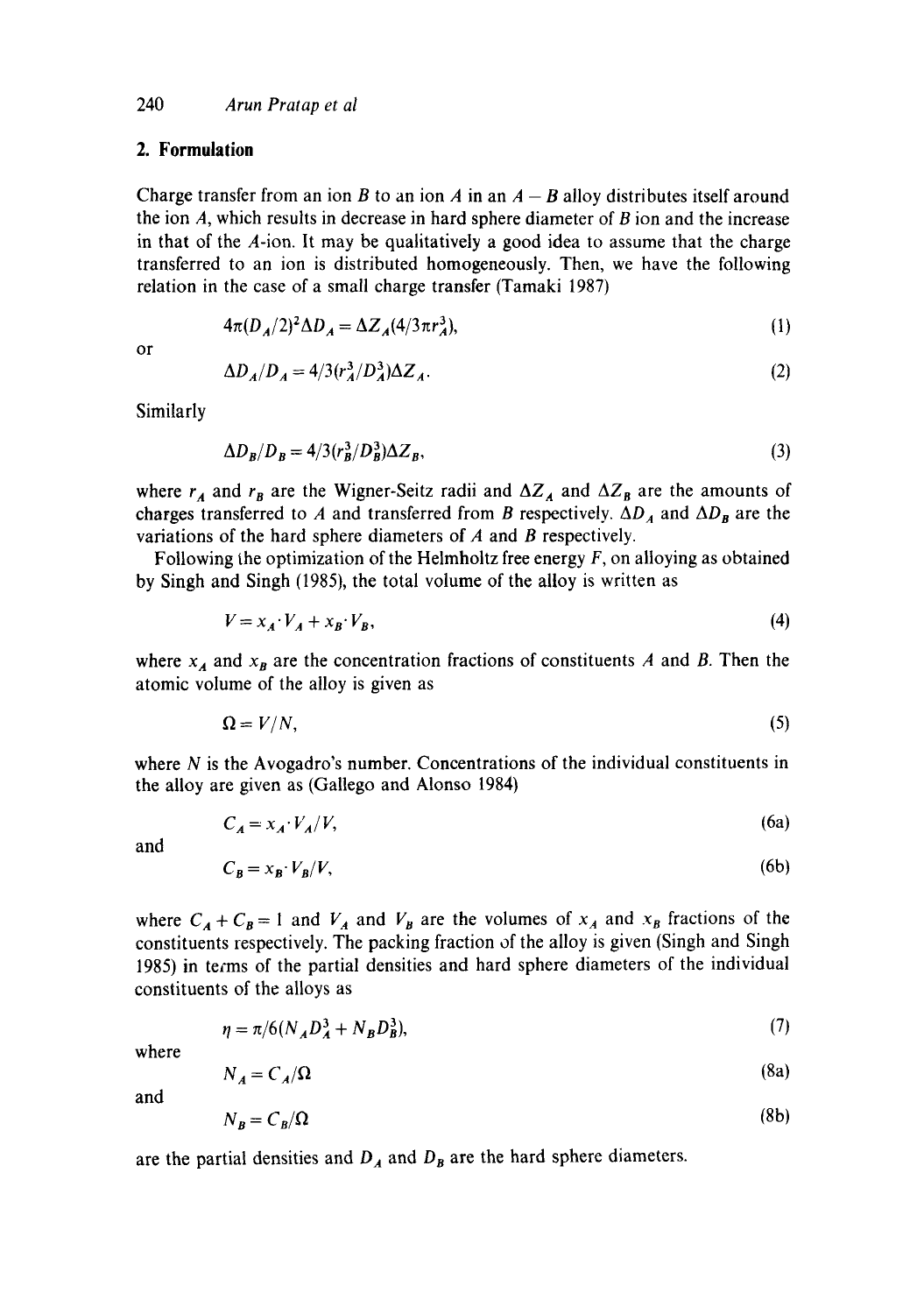## **3. Results and discussion**

For the present calculations the concentration dependence of  $\eta$  for Na-Cs and K-Rb alloys is obtained from Singh and Singh (1985). Maximum variation in  $\eta$  with respect to concentration was observed in the case of Na-Cs alloy. The slope in K-Rb is minimum with

$$
(\partial \eta / \partial C)_{\mathbf{K} \cdot \mathbf{R} b} < (\partial \eta / \partial C)_{\text{Na-Cs}}.
$$

As mentioned earlier, the heavier elements contract while the lighter ones expand because of charge transfer from one ion to another. This behaviour dominates in Na-Cs as compared to K-Rb alloy. However, the ratio of  $D_A$  and  $D_B$  remains almost constant throughout the range of composition. For actual calculations the values of these ratios in the two alloys have been taken from Hafner (1977).

Thus, having fixed the  $\eta$  and  $(D_A/D_B)$  for an alloy for the whole range of composition, hard sphere diameters  $D_A$  and  $D_B$  are calculated in Na-Cs and K-Rb alloys. Tables 1 and 2 show calculated values of the hard sphere diameters in the case of the two alloys for all the concentrations ranging from 0 to 1. As shown in table 1,  $\Delta D_{\text{Na}}$ increases and  $\Delta D_{\text{Cs}}$  decreases as concentration of Cs increases. Similarly,  $\Delta D_{\text{K}}$  increases and  $\Delta D_{\rm Rb}$  decreases with the increase of Rb content in the K-Rb alloy. Thus, the change in the effective hard sphere diameter on alloying indicates that  $\Delta D_{\text{Na}} > 0$  and  $\Delta D_{Cs}$  < 0 in Na-Cs alloy and  $\Delta D_{K} > 0$  and  $\Delta D_{Rb}$  < 0 in K-Rb alloy. For comparison, we show the composition dependence of  $(\Delta D/D_0)_{\text{Na}}$  and  $(\Delta D/D_0)_{\text{Cs}}$  in figure 1 and  $(\Delta D/D_0)_K$  and  $(\Delta D/D_0)_{Rb}$  in figure 2 respectively. Results of the values  $(\Delta D/D_0)$ , estimated from the experimental structure data, are not available in Na-Cs and K-Rb alloys as far as we are aware and hence could not be given in support of the calculated results.

As discussed by Tamaki *et al* (1981), there is no unique definition of charge transfer and a convenient definition might start from the net charge within the Wigner-Seitz (WS) cell of the metal in the pure state. The expressions for charge transfers are given as

$$
\Delta Z_A = (Z_A x_A a_{AA}(0) + Z_B x_B a_{AB}(0)) + (Z_A x_A + Z_B x_B)(V_A - V)/V
$$
(9)

and

$$
\Delta Z_B = (Z_B x_B a_{BB}(0) + Z_A x_A a_{AB}(0)) + (Z_A x_A + Z_B x_B)(V_B - V)/V, \tag{10}
$$

where  $a_{ij}(0)$ ;  $(i, j = A, B)$  are the partial structure factors in long-wavelength limit,  $x_A$ and  $x_B$  are the concentration fractions of constituents A and B,  $V_A$  and  $V_B$  are the molar volumes of metals A and B.

These formulae are basic expressions for the relation between charge transfer in liquid alloys and their structure. From the charge neutrality of the alloy one gets,

$$
O = Z_A x_A^2 a_{AA}(0) + (Z_A + Z_B) x_A x_B a_{AB}(0) + Z_B x_B^2 a_{BB}(0).
$$
 (11)

Equation (11) gives a validity condition for equations (9) and (10) to exist.

For large charge transfer in a binary liquid alloy, the change of volume on mixing is large and then one has to modify the preceding arguments, introducing the partial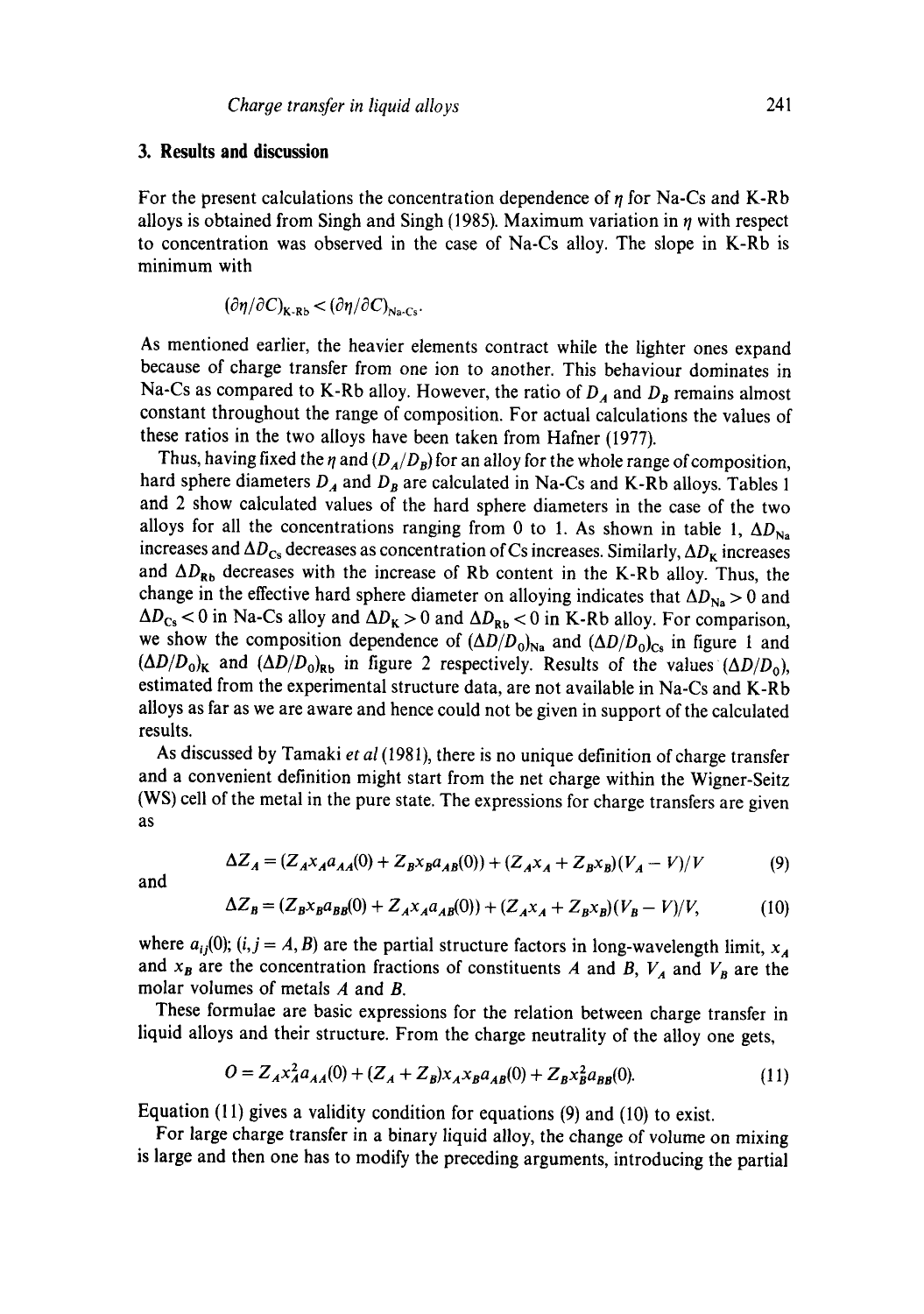| $x_{Na}$ | $D_{Na}(\AA)$ | $D_{Cs}(\AA)$ |
|----------|---------------|---------------|
| $0-0$    |               | 4.688         |
| $0-1$    | 3.684         | 4.605         |
| $0-2$    | 3.610         | 4.513         |
| $0-3$    | 3.536         | 4.420         |
| $0-4$    | 3.462         | 4.327         |
| 0.5      | 3.388         | 4.235         |
| 0.6      | 3.311         | 4.139         |
| 0.7      | 3.240         | 4.050         |
| 0.8      | 3.179         | 3.974         |
| 0.9      | 3.137         | 3.921         |
| $1-0$    | 3.135         |               |

Table 1. Effective hard sphere diameters of  $Na<sub>x</sub>Cs<sub>1-x</sub>$  alloy at 373 K at different composition.

Table2. Effective hard sphere diameters of  $K_xRb_{1-x}$  alloy at 373 K at different composition.

| $X_{\mathbf{K}}$ | $D_{\kappa}(\AA)$ | $D_{\rm Rb}(\AA)$ |
|------------------|-------------------|-------------------|
| 0 <sub>0</sub>   |                   | 4.261             |
| 0-1              | 4.069             | 4.239             |
| 0.2              | 4.054             | 4.223             |
| 0.3              | $4 - 037$         | $4 - 205$         |
| 0.4              | 4.022             | 4.190             |
| 0.5              | 4.008             | 4.175             |
| 0.6              | 3.995             | 4.161             |
| 0.7              | 3.978             | 4.144             |
| 0.8              | 3.962             | 4.127             |
| 0.9              | 3.950             | 4.114             |
| 1.0              | 3.935             |                   |

molar volumes  $\bar{V}_A$  and  $\bar{V}_B$  instead of  $V_A$  and  $V_B$  as follows:

$$
\overline{V}_A = (\partial V / \partial x_A)_{pTN}, \quad \overline{V}_B = (\partial V / \partial x_B)_{pTN}.
$$

where

If the volume change of  $A - B$  alloys is given by the form  $x_A x_B \Omega$ , then the partial molar volumes of the  $A$  and  $B$  atoms are expressed as

$$
\overline{V}_A = V_A + x_B^2 \Omega, \quad \overline{V}_B = V_B + x_A^2 \Omega. \tag{12}
$$

In the case of strongly compound-forming liquid alloys, where large volume contractions were often found, the partial structure factor of unlike atoms in the long wavelength limit is expressed in the form (McAlister and Turner 1972):

$$
a_{AB}(0) = 1 + \phi
$$
  
\n
$$
\phi = (Nk_B T/V)\chi_T.
$$
\n(13)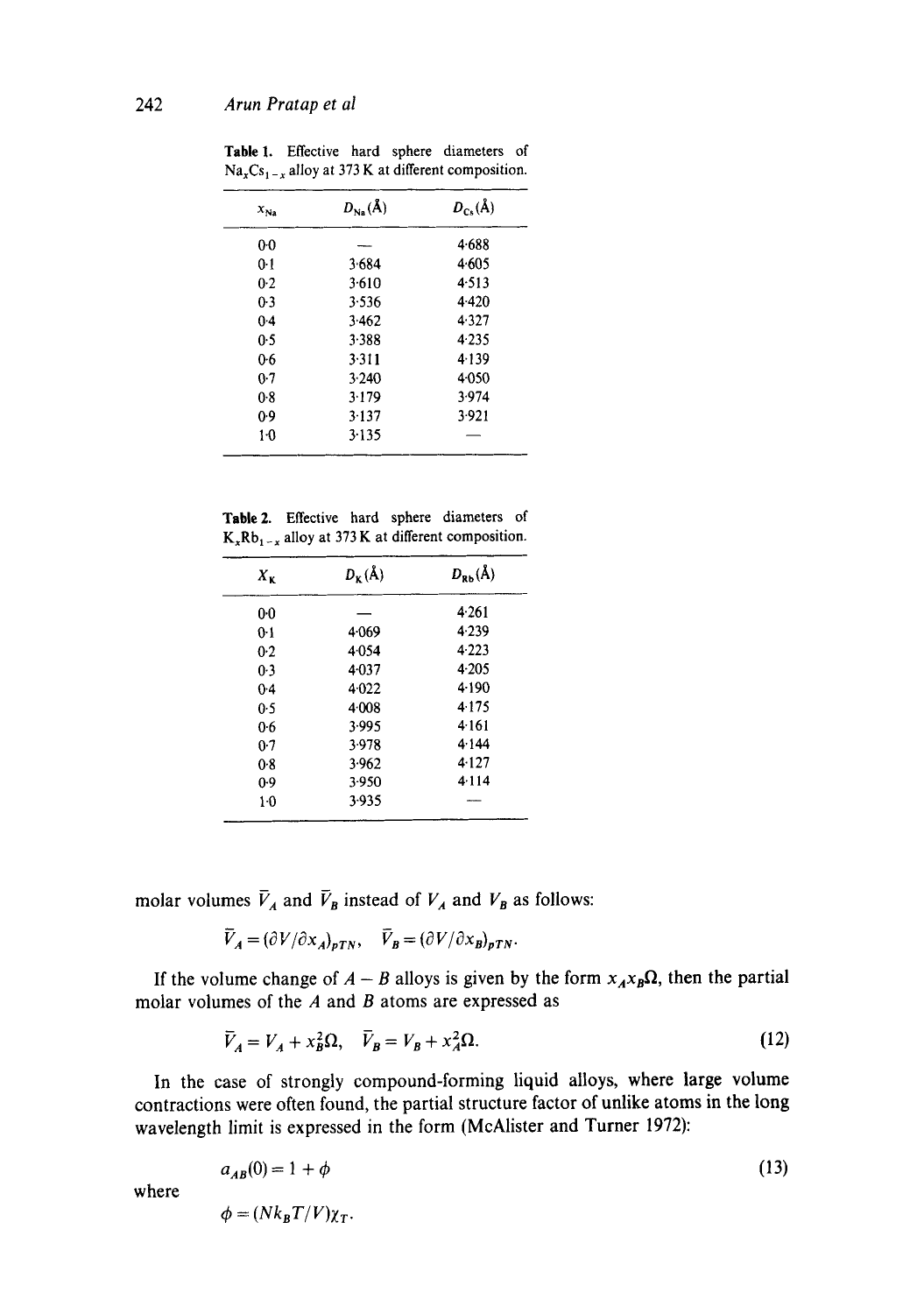

Figure 1. Composition dependence of the change in the hard-sphere diameters for Na-Cs alloy.



Figure 2. Composition dependence of the change in the hard-sphere diameters for K-Rb alloy.